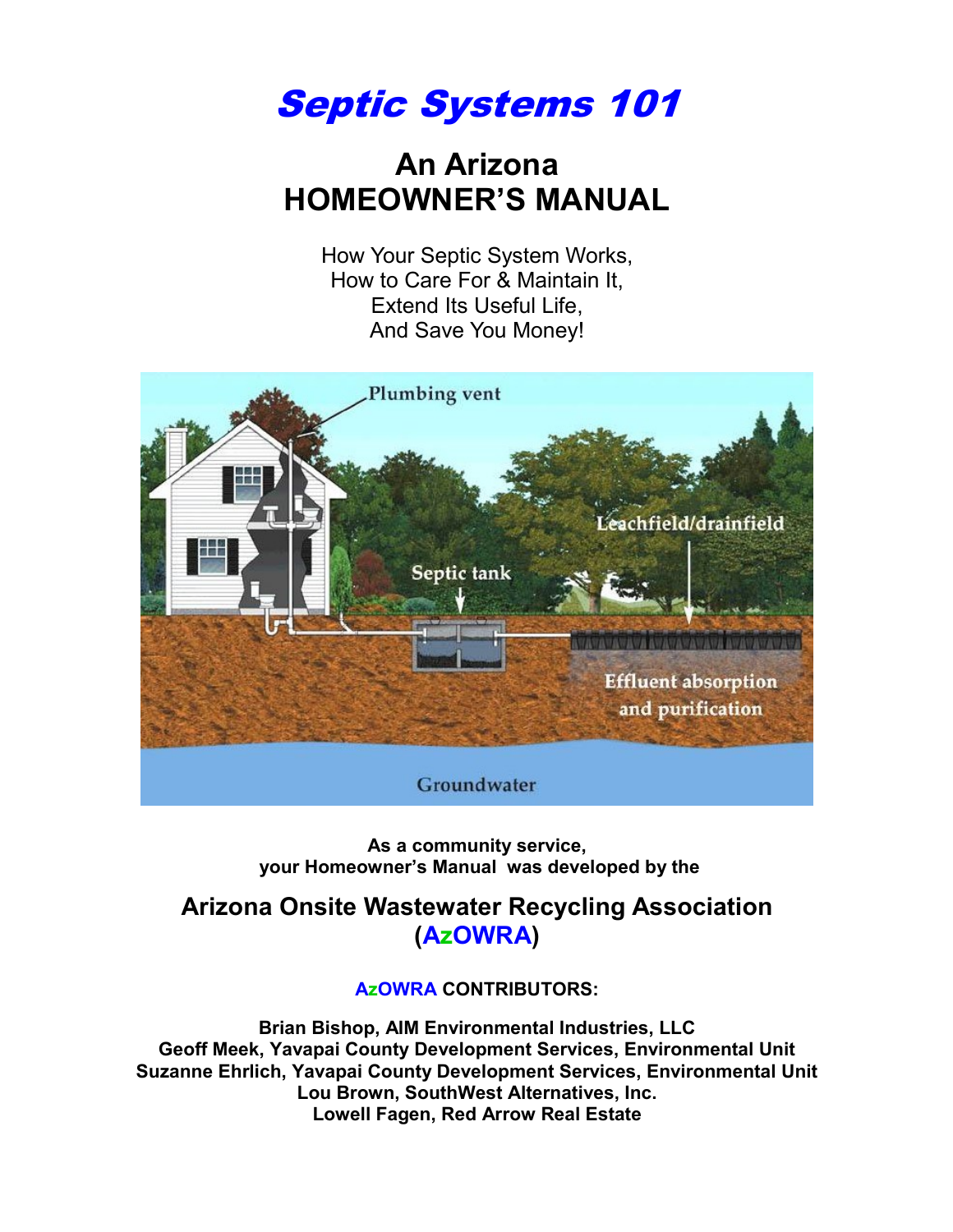# **TABLE OF CONTENTS**

|                                         |                                            | Page    |
|-----------------------------------------|--------------------------------------------|---------|
| Introduction and Septic System Overview | 3                                          |         |
|                                         | 1.0 Types of Systems                       | 4       |
|                                         | 2.0 Basic System Terms                     | $4 - 5$ |
|                                         | 3.0 The Septic Tank                        | 6       |
|                                         | 4.0 Septic Tank Effluent Filter            | 6       |
|                                         | 5.0 The Drainfield                         | 7       |
|                                         | 6.0 Tank Pumping & Inspections             | 8       |
|                                         | 7.0 Septic Tank Additives                  | 8       |
|                                         | 8.0 Do Not Flush                           | 9       |
|                                         | 9.0 Septic Systems Do's & Don'ts           | 10      |
|                                         | 10.0 Potential System Problems             | 11      |
|                                         | 11.0 Who to Call for Pumping & Inspections | 12      |
|                                         | 12.0 Governmental and Local Agencies       | 12      |
|                                         | Homeowner's Service & Maintenance Record   | 13 - 14 |

### **Space Reserved for Other County Supporting Sponsors**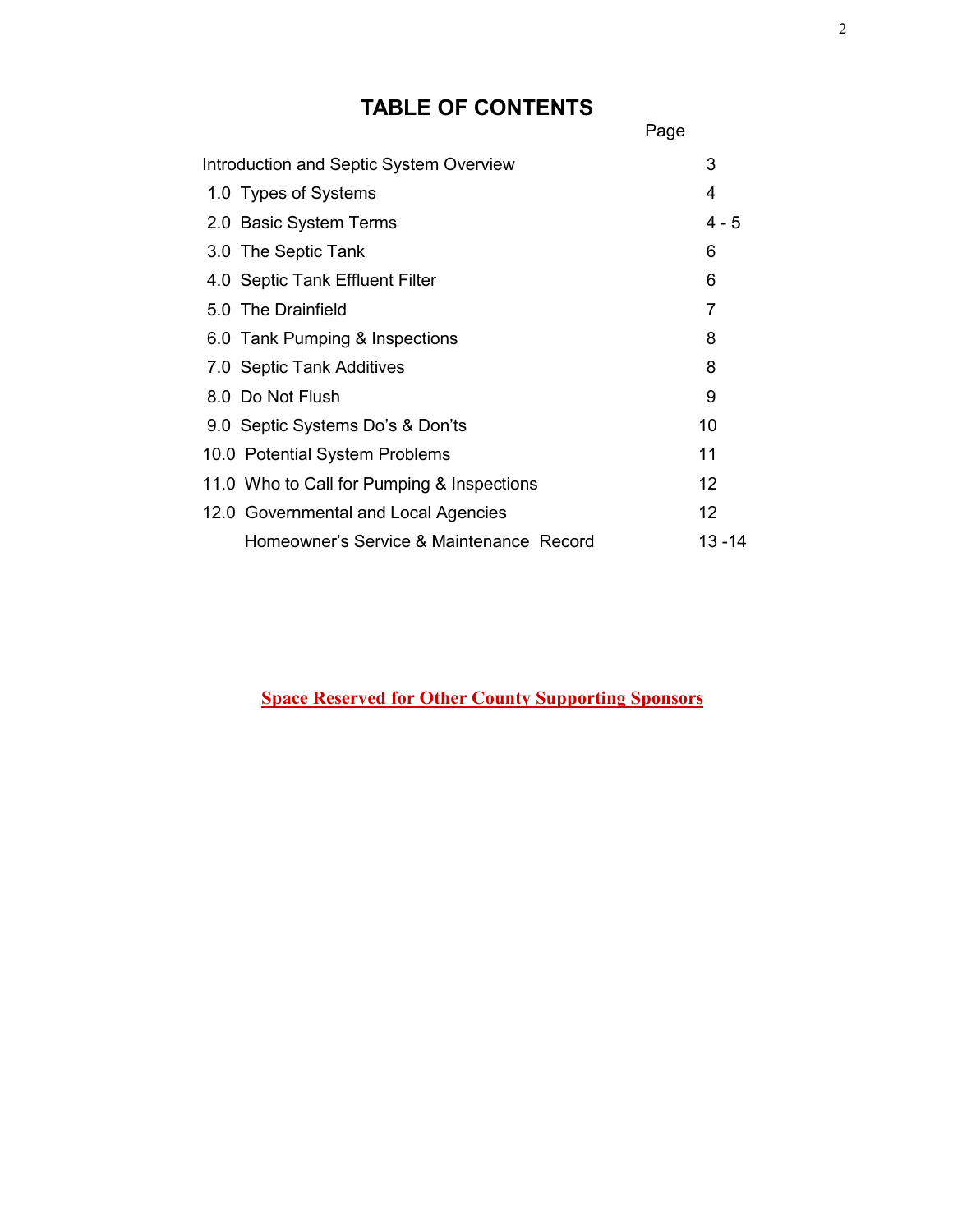#### **INTRODUCTION**

Most of you are conscientious about the care and maintenance of your vehicles. Oil and filter changes plus other periodic inspections help protect your investment.

Similarly, a septic system represents a significant part of the investment in a property. **THIS SYSTEM MAY BE YOUR MOST OVERLOOKED AND UNDERVALUED UTILITY.**

A properly designed, installed and maintained septic system (onsite wastewater treatment system) can be expected to provide many years of service. However, lack of proper care and maintenance, and/or abuse of the system, can result in problems or premature failure. Repairs can be expensive…and replacement could cost as much as a new automobile.

**BE AWARE**: A malfunctioning (or inadequate) septic system can negatively affect your property's value and could pose legal liability consequences.

Become familiar with and follow recommendations in your Homeowner's Manual…in particular, the "Do Not Flush" and "Do's and Don'ts" Sections.

**THE CARE AND MAINTENANCE OF YOUR SEPTIC SYSTEM IS YOUR RESPONSIBILITY . . . IT'S ALSO THE LAW.** At stake are your economic best interests, your family's health as well as protection of our groundwater and the environment.

## **GENERAL OVERVIEW OF A SEPTIC SYSTEM**

A septic system is an onsite sewage treatment and disposal facility. It consists of three main parts: the septic tank, the drainfield and the soil under and around the drainfield. A septic system should effectively accept and treat liquid wastes from your home. Its ultimate purpose is to prevent contaminants from entering the groundwater and nearby wells, lakes and streams.

In Arizona, an estimated 570,000 onsite waste disposal systems of various types are in use. Approximately one of every five households is served by one of these systems.

Savvy homeowners understand that system problems are cheaper and easier to prevent than they are to correct. They are also aware that a well maintained system can enhance the value and enjoyment of their property.

SYSTEM RECORDS: Your property record file should include copies of your system's permitting documents and plot plan. These documents will be a valuable reference to help you better understand the components and location of your system. They will also save time for the service provider or inspector of your system. If you should sell your property, permitting documents are usually requested, by contract, to be delivered to the new owner.

RECOMMENDATION: If you do not already have system records in your possession, contact your local Environmental or Health Agency and request copies of all available documents, usually filed by your Tax Parcel Number (APN) or your property address.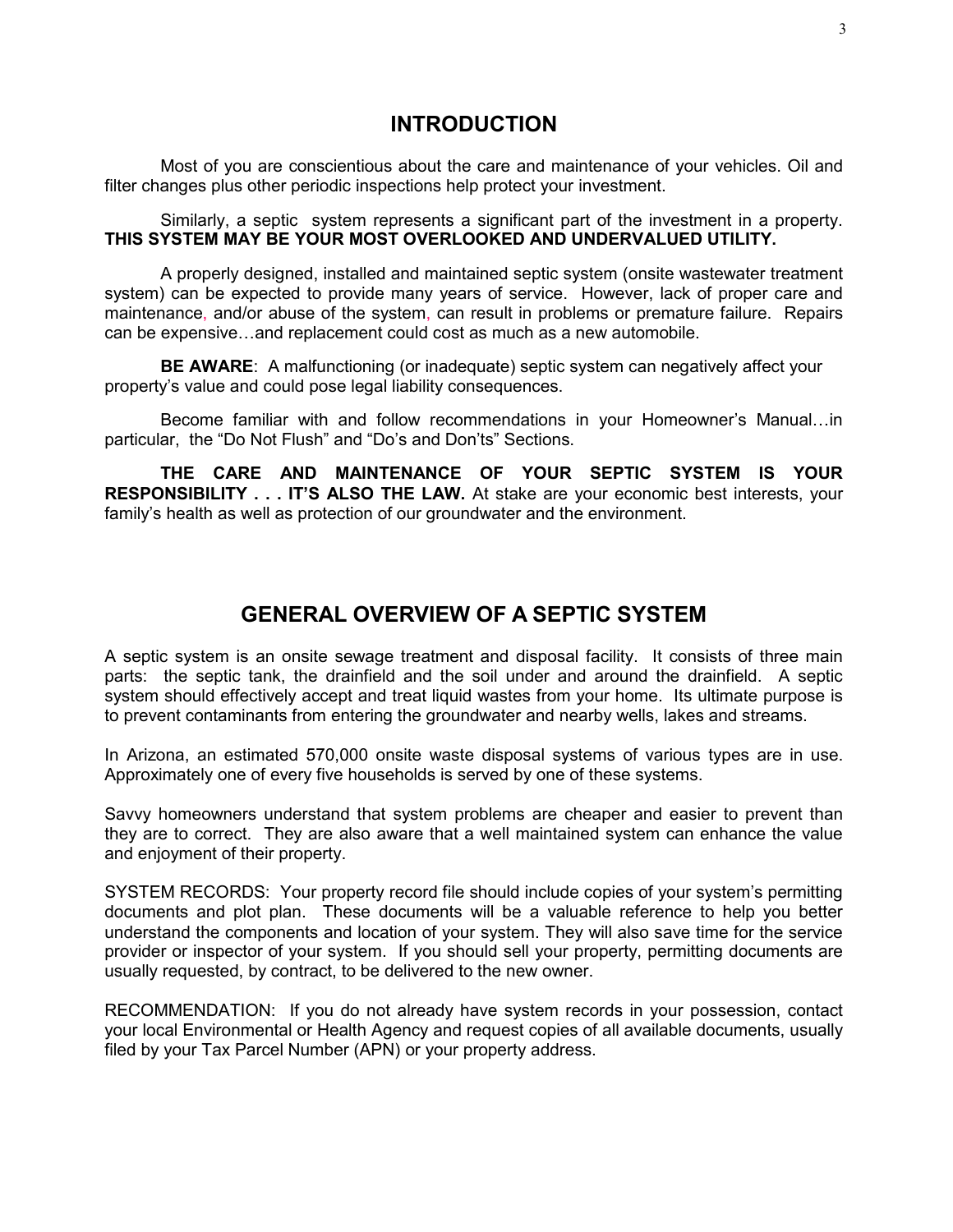## **1.0 TYPES OF SYSTEMS DEFINED**

**ONSITE WASTEWATER TREATMENT SYSTEM:** This term includes conventional septic tank systems as well as alternative systems. Both types of systems are often referred to as an "onsite system" or "septic system."

**CONVENTIONAL SEPTIC TANK SYSTEM:** The most common type of system. It consists of a septic tank where partial treatment of wastewater takes place, then releases the effluent by gravity to the drainfield for final treatment and disposal. Installing a new conventional septic system can cost \$4,000 or more.

**ALTERNATIVE (or Alternate) SYSTEM:** These are advanced technology treatment systems that are required when site/soil conditions prevent the use of a conventional septic tank system. These systems typically have special maintenance requirements and a "system specific" operating manual. There are 20 different types of alternative systems approved for use in Arizona. Most of these systems incorporate the use of a septic tank. A new alternative system may cost from \$10,000 to \$20,000 or more.

#### **ALTERNATIVE SYSTEMS APPROVED FOR USE UNDER ARIZONA CODE:**

|   | $\triangleright$ Composting Toilet                                 | $\triangleright$ Denitrifying System           |  |
|---|--------------------------------------------------------------------|------------------------------------------------|--|
|   | $\triangleright$ Pressure Distribution System                      | Sewage Vault<br>➤                              |  |
|   | $\triangleright$ Gravelless Trench                                 | $\triangleright$ Aerobic System                |  |
|   | $\triangleright$ Natural Seal Evapotranspiration Bed               | $\triangleright$ Nitrate-Reactive Media Filter |  |
|   | $\triangleright$ Lined Evapotranspiration Bed                      | Cap System                                     |  |
| ➤ | Wisconsin Mound                                                    | <b>Constructed Wetland</b>                     |  |
|   | $\triangleright$ Engineered Pad System (e.g. Eljen <sup>TM</sup> ) | Sand-Lined Trench<br>➤                         |  |
|   | $\triangleright$ Intermittent Sand Filter                          | <b>Disinfection Devices</b>                    |  |
|   | $\triangleright$ Peat Filter                                       | Surface Disposal (e.g. Bubblers, etc.)         |  |

- 
- ▶ Textile Filter Subsurface Drip Irrigation Disposal

#### **2.0 BASIC SEPTIC SYSTEM TERMS**

**BIOMAT:** A layer of organic material that forms in the upper few inches of soil under the drainfield. This biomat zone helps remove many of the germs and chemical pollutants. However, failure to pump out solids in the septic tank on a timely basis can result in a clogged biomat. When that happens, effluent is prevented from flowing out of the drainfield, creating a failed system.

**DISTRIBUTION:** A means of distributing effluent from septic tank to multiple lines in the drainfield. This distribution can occur through a D-Box, D-valve, serial loading, or pressure distribution.

**DRAINFIELD** (Disposal Works or Leachfield)**:** Common terms referring to that part of the system where final treatment and disposal takes place.

**EFFLUENT:** Partially treated wastewater; flows from tank to the drainfield.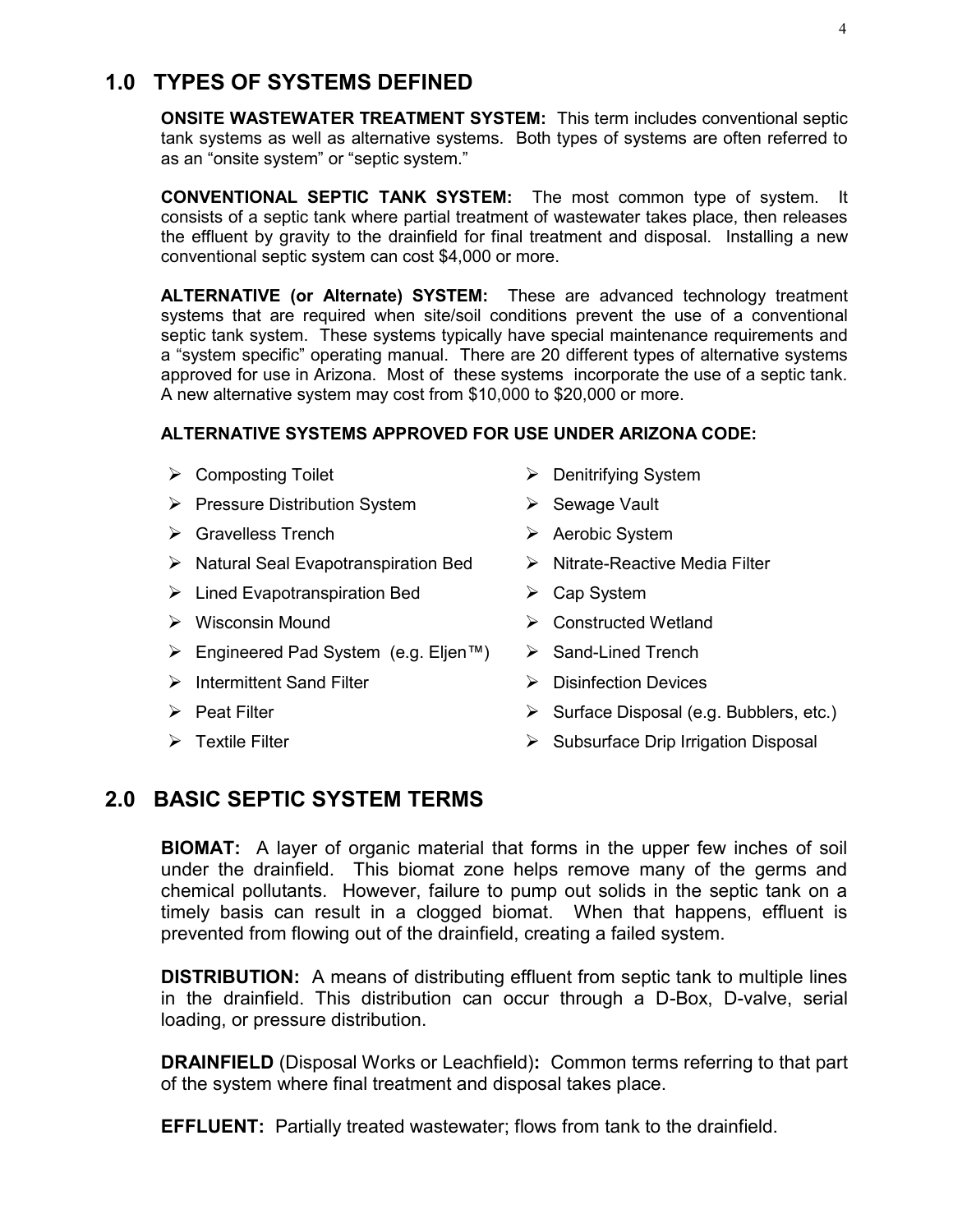**EFFLUENT FILTER (SCREEN):** A special filter installed in the outlet tee of septic tank, designed to protect the drainfield by removing suspended solids which could clog the biomat.



**INLET BAFFLE/TEE:** Slows incoming waste to reduce turbulence of the liquid in the septic tank, and aids separation of scum and sludge layers.

**MANHOLE: (Access Lid)** Large removable cover(s) at top of septic tank for pumping access and inspection purposes.

**OUTLET BAFFLE/TEE:** Reduces suspended solids from flowing out with the liquids. (If installed, an effluent filter enhances this important function.)

**PUMP TANK / EFFLUENT PUMP:** When a system's drainfield is higher in elevation than the septic tank, an effluent pump chamber and pump is required to raise the effluent to the elevation of the drainfield.

**RESERVE AREA:** Refers to an area on your property designated as suitable for a new drainfield system when your current drainfield fails. A reserve area is required in Arizona for all new systems. **BE AWARE**: Many older systems may not have been designed with a reserve area identified.

**RISERS:** These are watertight, tube-like extensions installed on top of a septic tank to permit easier access to the manhole(s) and/or access ports. Risers are required for new systems if the tank lids are more than 6" below finished grade. They can also be retrofitted to older systems - **highly recommended**. Risers save time (and \$\$) for inspections and pumping. They can also minimize disruption to your landscaping.

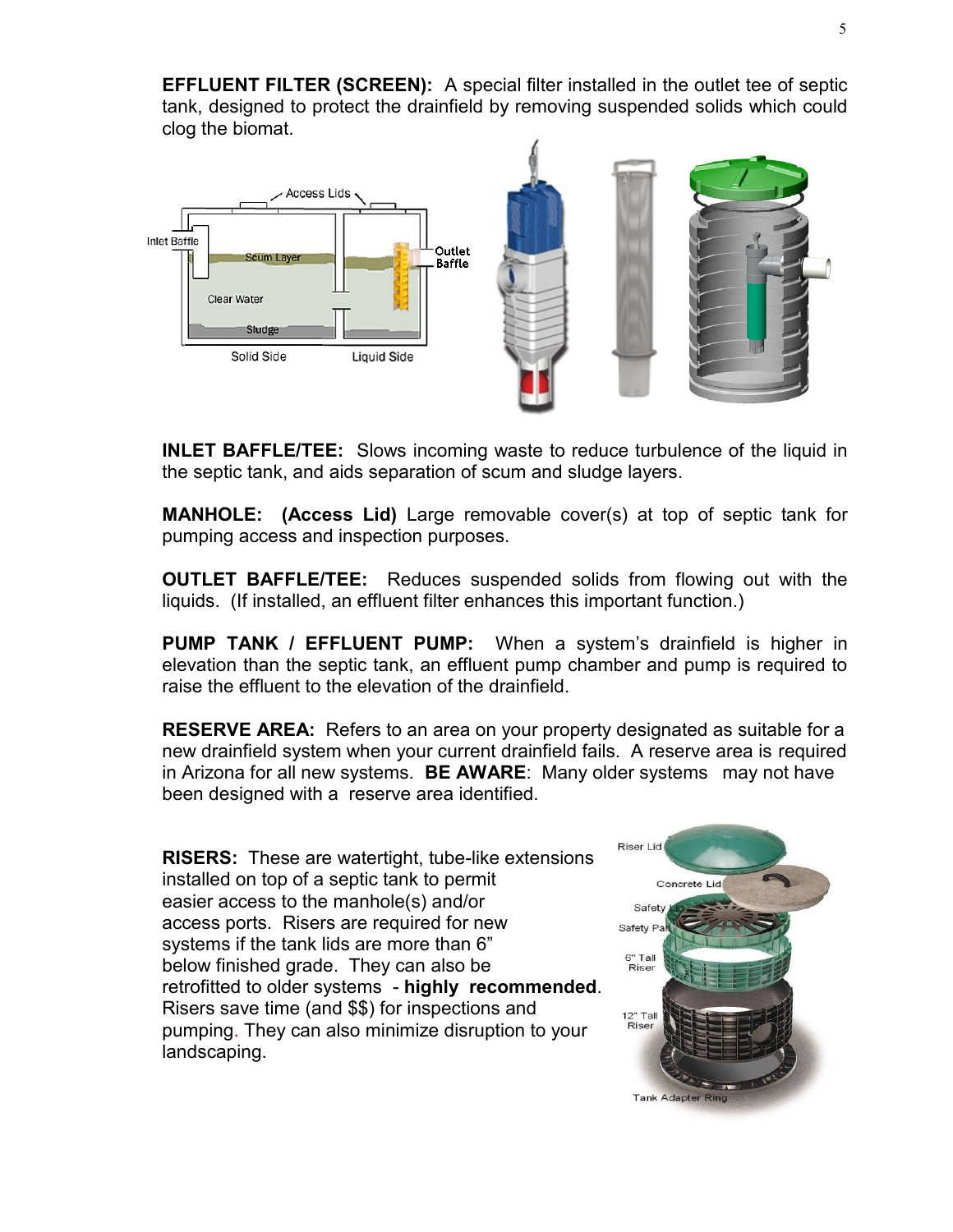#### **3.0 SEPTIC TANK**

The septic tank provides the first step in treatment using natural processes to partially treat the wastewater. Its primary purpose is to protect the drainfield and the receiving soil from being clogged by suspended solids in the effluent.

The wastewater discharged from the home flows into the tank where heavier solids settle to the bottom to form a **sludge** layer. Lighter materials such as soaps, fats, grease, etc., float to the top forming a **scum** layer.

Micro organisms (naturally occurring bacteria in the waste stream) digest or break down the waste solids helping to reduce the volume of sludge and scum. **This biological process usually reduces only about 40% of the sludge and scum.** 

The tank must be pumped regularly to remove the accumulated solids. This will prevent them from being washed out into the drainfield where they can clog the



soil and create potential system failure.

A septic tank is a large watertight container buried in the ground outside of the home. It provides the primary level of wastewater treatment. Tanks are usually constructed of concrete, fiberglass, polyethylene or plastic. Tank size (in gallons) will vary depending on the system's design requirements.

**NOTE:** Older septic tanks, installed before 1990, were typically one compartment. A **two compartment tank** (as illustrated above), processes wastewater more efficiently. Two compartment tanks are now required to be used in Arizona.

## **4.0 SEPTIC TANK EFFULENT FILTER**

An effluent filter prevents excessive solids from entering a system's final treatment process. A filter can be installed in the septic tank at the outlet or in a water-tight container just after the tank. Filters are now required for all new installations. A filter can also be added to an older existing system either in the tank or externally.

NOTE: If your septic tank has an effluent filter it will need to be serviced at least each time the tank is pumped**;** usually more often depending on usage and overall maintenance of the system.



**BE AWARE:** Cleaning the filter could be performed by a

homeowner with some basic instructions. However, many people consider this task to be messy and unpleasant. Also, there are safety issues to consider such as toxic gases and exposure to germs in the sewage. Many homeowners rely on their septic pumper to clean the filter as part of routine system inspections.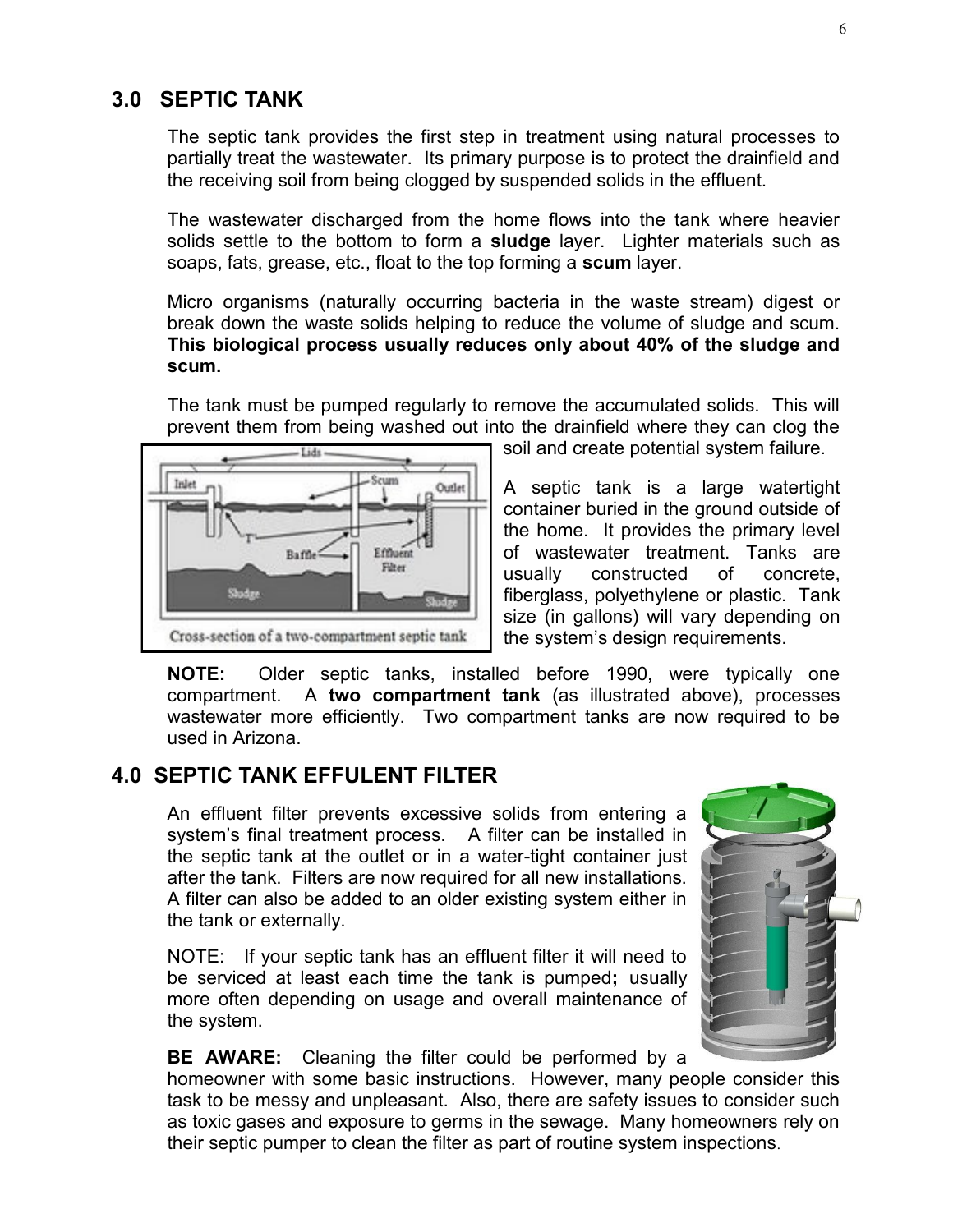#### **5.0 THE DRAINFIELD**



A septic system's drainfield ("disposal works" or "leachfield") delivers the sewage effluent to the soil for final treatment and disposal. The drainfield can be configured in a bed, rock and pipe trench(es) or chamber trench(es). The effluent flows by gravity out of the tank through the outlet baffle/tee (or filter, if installed), into perforated pipe in the drainfield trenches. The effluent passes through holes in the pipe, then trickles through gravel (or other media) to the soil. The soil acts as a biological filter to remove nearly all harmful substances

including disease-causing bacteria, viruses and toxic organic materials. A drainfield can consist of a single trench or multiple trenches, as illustrated, depending upon design requirements.

If the drainfield is overloaded with too much effluent in a short period of time (e.g. running consecutive loads of laundry, draining a garden bathtub, etc), it can cause sewage to ooze up to the ground surface or it can result in backups in the home. Not only is this an unpleasant condition, it is also a health hazard.



Water conservation is critical to the operation of your septic system to help reduce risk of failure (see water use chart below).Consider the following tips:



- Replace older toilets & clothes washers with high efficiency models. Investigate possible rebate/incentive programs;
- Install faucet aerators & shower head restrictors to further reduce water use;
- Use common sense water conserving  $\bullet$  practices (e.g. limit shower & bath time, minimize water use when brushing teeth or shaving, & operate clothes washer only for a full load)**;** and
- Closely monitor and repair leaky toilets and ¢ faucets.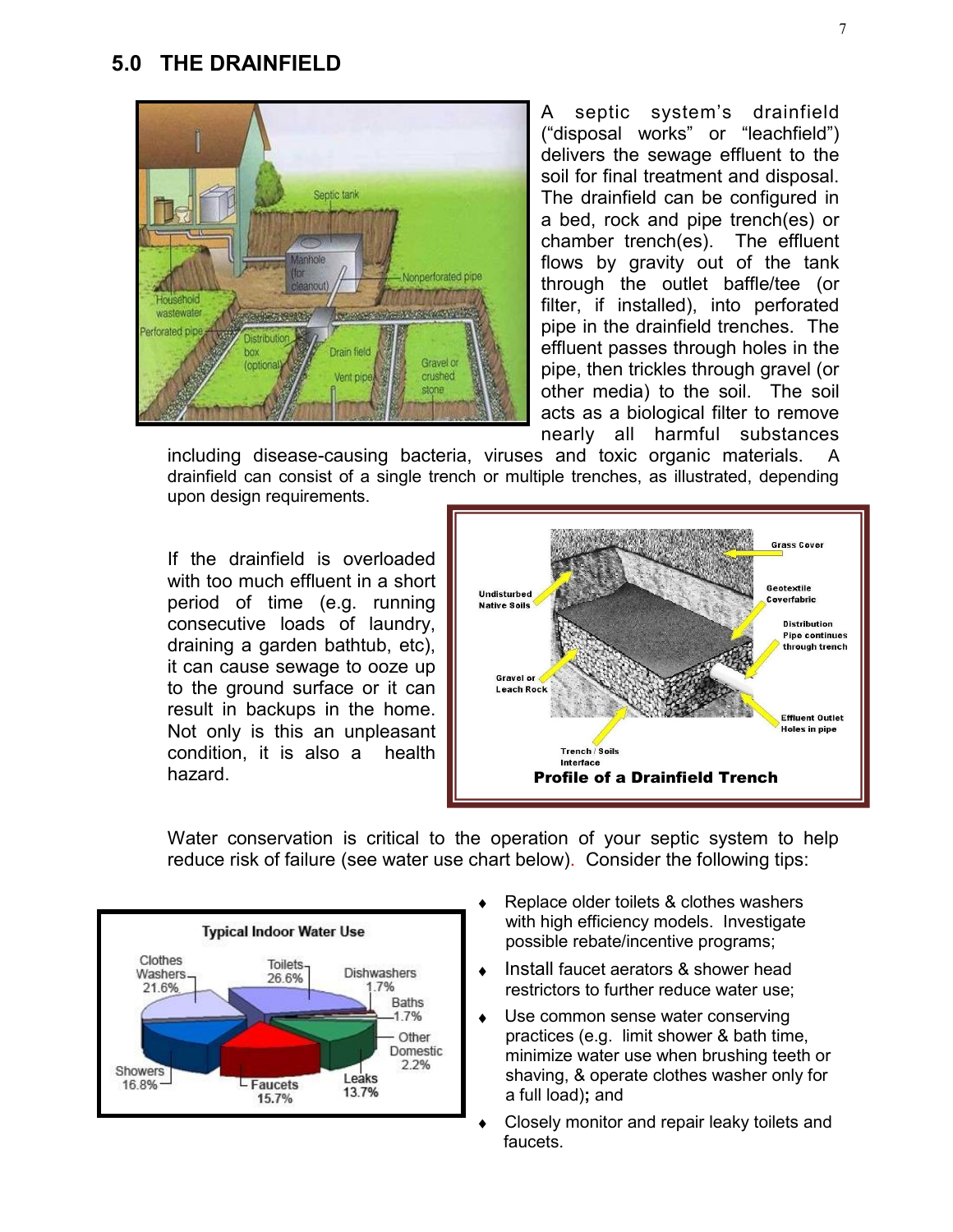## **6.0 TANK PUMPING & INSPECTIONS**

# **hat Does An Inspection Include?**

- Locate septic tank & system.
- Uncover & inspect manhole covers.
- Check level of tank contents.
- Measure scum & sludge layers.
- Check Inlet & Outlet Tees.
- Check water flow into tank.
- Water test drainfield.
- Check for leaks & roots.
- Inspect filter & mechanical components.
- Pump tank if necessary

"Out of sight, out of mind . . . as long as the toilets flush and drains drain, everything's O.K." Some homeowners assume that their onsite system will work forever without maintenance. They often wait until the system has problems before having the system inspected and the tank pumped- not a good decision.

NOTE: If you own an alternative system with mechanical and electrical components, **at least an annual inspection is recommended**. Most homeowners using one of these more complex systems establish maintenance contracts with specialists to help ensure that the system continues to operate as intended.

**INSTALLING A NEW ALTERNATIVE SYSTEM:** The permit for most types of alternative systems requires the owner to obtain a maintenance contract with a service provider for at least one year.

As emphasized in other parts of this manual, periodic inspections and having the tank pumped, when necessary, are critical to the system's proper operation. The table below offers further guidance:

| <b>Tank Size</b>                                              | Number of People Living in House |      |      |     |     |     |     |     |
|---------------------------------------------------------------|----------------------------------|------|------|-----|-----|-----|-----|-----|
| (GAL)                                                         |                                  |      |      |     | 5   |     |     | 8   |
| 750                                                           | 9.1                              | 4.2  | 2.6  | 1.8 | 1.3 |     | 0.7 | 0.6 |
| 1000                                                          | 12.4                             | 5.9  | 3.7  | 2.6 | 2   | 1.5 | 1.2 |     |
| 1250                                                          | 15.6                             | 7.5  | 4.8  | 3.4 | 2.6 | 2   | 17  | 1.4 |
| 1500                                                          | 18.9                             | 9.1  | 5.9  | 4.2 | 3.3 | 2.6 | 2.1 | 1.8 |
| 1750                                                          | 22.1                             | 10.7 | 6.9  | 5   | 3.9 | 3.1 | 2.6 | 2.2 |
| 2000                                                          | 25.4                             | 12.4 | 8    | 5.9 | 4.5 | 3.7 | 3.1 | 2.6 |
| 2500                                                          | 31.9                             | 15.6 | 10.2 | 7.5 | 5.9 | 4.8 |     |     |
| <b>Pumping Frequency in Years</b><br>OSU Extension AEX-740-98 |                                  |      |      |     |     |     |     |     |

The Pumping Frequency Chart above is intended for homes without a garbage disposal. If one is being used the tank may need to be pumped more frequently .

## **7.0 SEPTIC TANK ADDITIVES**

The use of certain commercial septic tank additives (biological/enzyme/chemical) are advertised as important to stimulate bacterial action and keep septic systems healthy. Some products infer that you won't have to pump the tank as often and they will increase the life of your drainfield. Many onsite industry authorities are skeptical. Some additives are considered to be harmful.

**CONSENSUS**: Additives will not eliminate the need for timely pumping of the septic tank.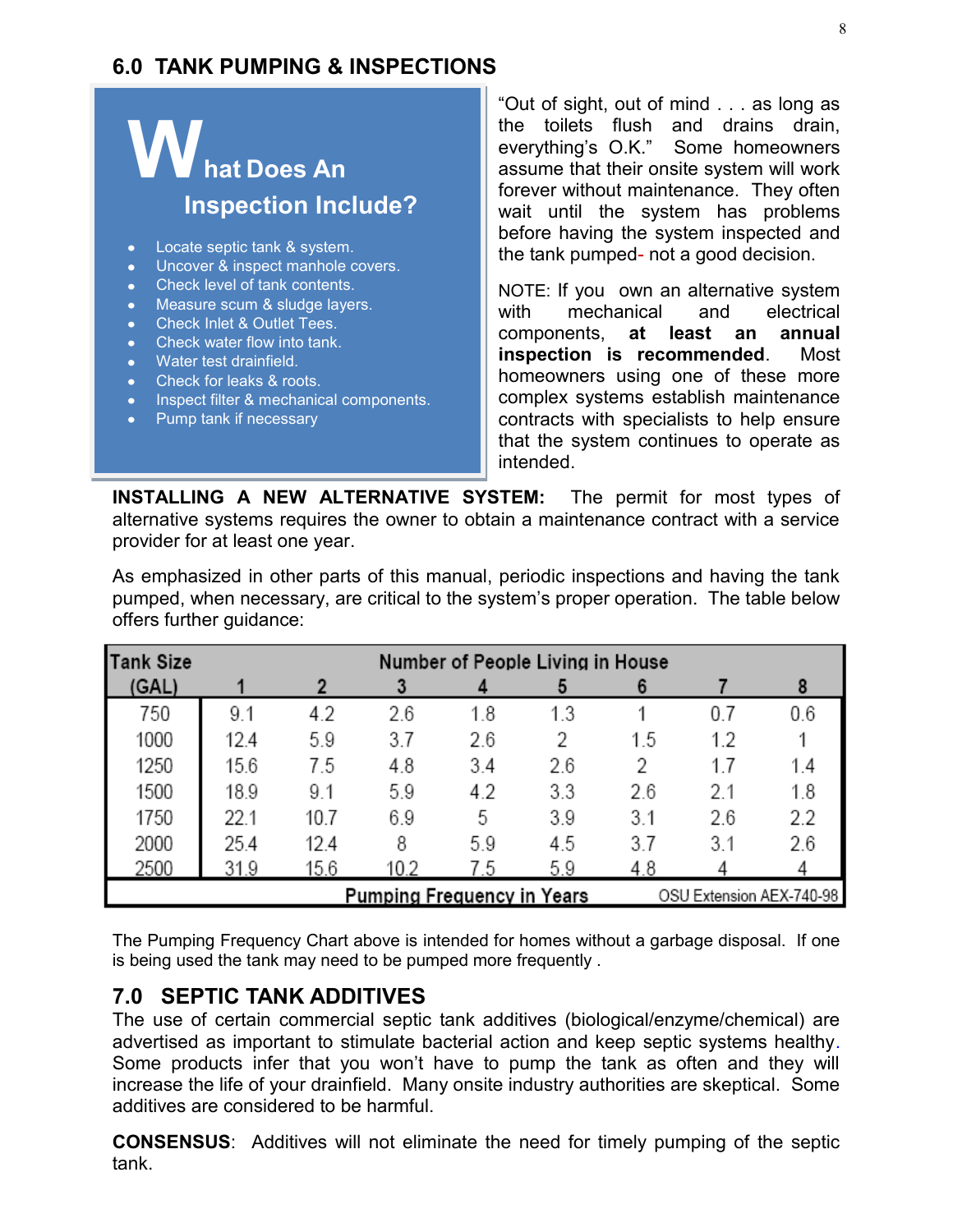## **8.0 DO NOT FLUSH …**

## **The First Line of Defense to Protect your Septic System**







## **DO NOT FLUSH**

**Coffee Grounds Dental Floss Disposable Diapers Baby Wipes / Facial Tissues Sanitary Napkins / Tampons Condoms Cigarette Butts Fats, Grease or Oil**

**Chemicals such as: Paints Varnishes Thinners / Solvents Anti-Freeze Photographic Solutions Pesticides / Herbicides**

**Prescription Drugs & Over-the-Counter Medicines\***







**BE AWARE:** Flushing certain unused medicines down the toilet can cause the natural bacteria in the septic tank to become "sick" or even die. This can disrupt the primary treatment process and waste will not break down as it should. This can negatively affect the system's performance. **REMINDER: Other than normal toilet waste, flush only toilet paper.**

## **WHAT TO DO WITH UNUSED MEDICINES?**

**Check with your law enforcement or other local organizations who may have a program for the public to properly dispose of these medications.** The main goals are to help keep these meds out of the hands of children, avoid potential groundwater pollution, and maximize biological function of the septic system. Federal guidelines and options for proper drug disposal are available at: www.WhiteHouseDrugPolicy.gov

**OTHER CAUTIONS:** Recent studies indicate that some household cleaning products may not be compatible with the bacteria in the septic tank. These items include caustic drain cleaners, laundry detergents with high levels of bleach, anti-bacterial soaps and bathroom products such as toilet cleaners and scum-removing shower sprays.

**RECOMMENDATION:** Read labels and use such products sparingly. Consider "**green**" cleaning products such as baking soda, white vinegar and lemon juice.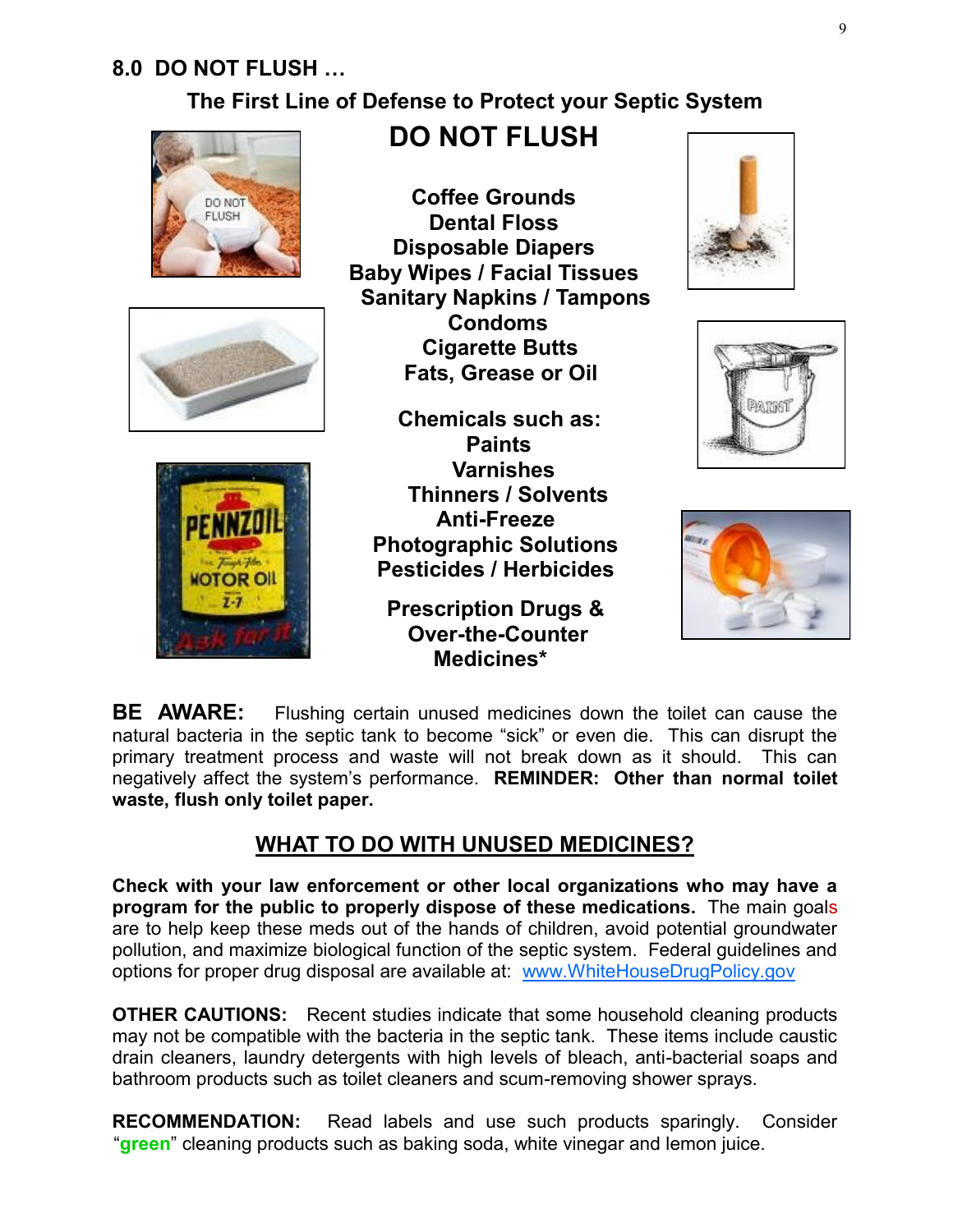## **9.0 SEPTIC SYSTEM DO's & DON'Ts**

- ◆ **DO** maintain a file of permits and other system documents including Operation & Maintenance information. Keep records of all inspections, pumping & repairs.
- **DO** have your system inspected & the tank pumped every 3-5 years, depending on its size, use & number of residents. An alternative system with mechanical or electrical components should be inspected at least annually.
- ◆ **DO** call a licensed professional, when needed, if you experience problems or observe indication of system failures.
- ◆ **DO** learn and mark the location of your septic tank, drainfield & other system components. Draw a sketch of the system.
- ◆ **DO** divert other sources of water away from the area of the system; e.g. surface water, downspouts, French drains & sump pump.
- ◆ **DO** conserve water to avoid overloading the system. Repair any leaky faucets or toilets. Use modern water saver fixtures.
- ◆ **DO** limit the use of a garbage disposal … or don't use one. More frequent pumping is necessary when using a disposal. Compost and use the trash can instead..
- ◆ **DO** be skeptical about using septic tank additives. They have not been proven to eliminate or reduce regular septic tank pumping.
- ◆ **DO** be cautious about allowing water softener backwash to enter your septic tank. Check your Owner's Manual.
- **DON'T** use your toilet as a trash can for non-biodegradable material. Other than normal toilet waste, flush only plain toilet paper. OBSERVE THE OTHER "DO NOT FLUSH" CAUTIONS.
- **DON'T** use excessive amounts of anti-bacterial soaps, commercial bathroom cleaners or laundry detergents with high levels of bleach. Consider using "**green**" cleaning products such as baking soda, white vinegar, ammonia, lemon juice or cream of tartar.
- **DON'T** run successive loads of laundry. Overloading your septic tank in a short period of time does not allow it to function properly.
- **DON'T** drain a hot tub into your septic tank. Instead, drain cooled hot tub water onto areas away from the septic tank & drainfield.
- **DON'T** construct any buildings, home  $\bullet$ additions or any hard surfaced area over the septic tank, drainfield or the reserve area.
- $\bullet$ **DON'T** plant trees/vegetation (except grass) over or near the tank or drainfield. Roots can cause clogging & back-ups.
- **DON'T** allow anyone to drive over or park on any part of the septic tank or drainfield. Compacted soil inhibits proper treatment.
- **DON'T** ignore: UNSECURED COVERS on risers or tank covers above ground level (small children could fall in); POOLING WATER/ SOGGY SOIL in area of septic tank or drainfield; TOILETS OR SINK BACK-UPS when you flush or do laundry; GREEN GRASS/WEEDS growing over the drainfield.

**REMINDER: Suggest you review this care & maintenance information with family members as well as with guests and/or renters, as applicable.**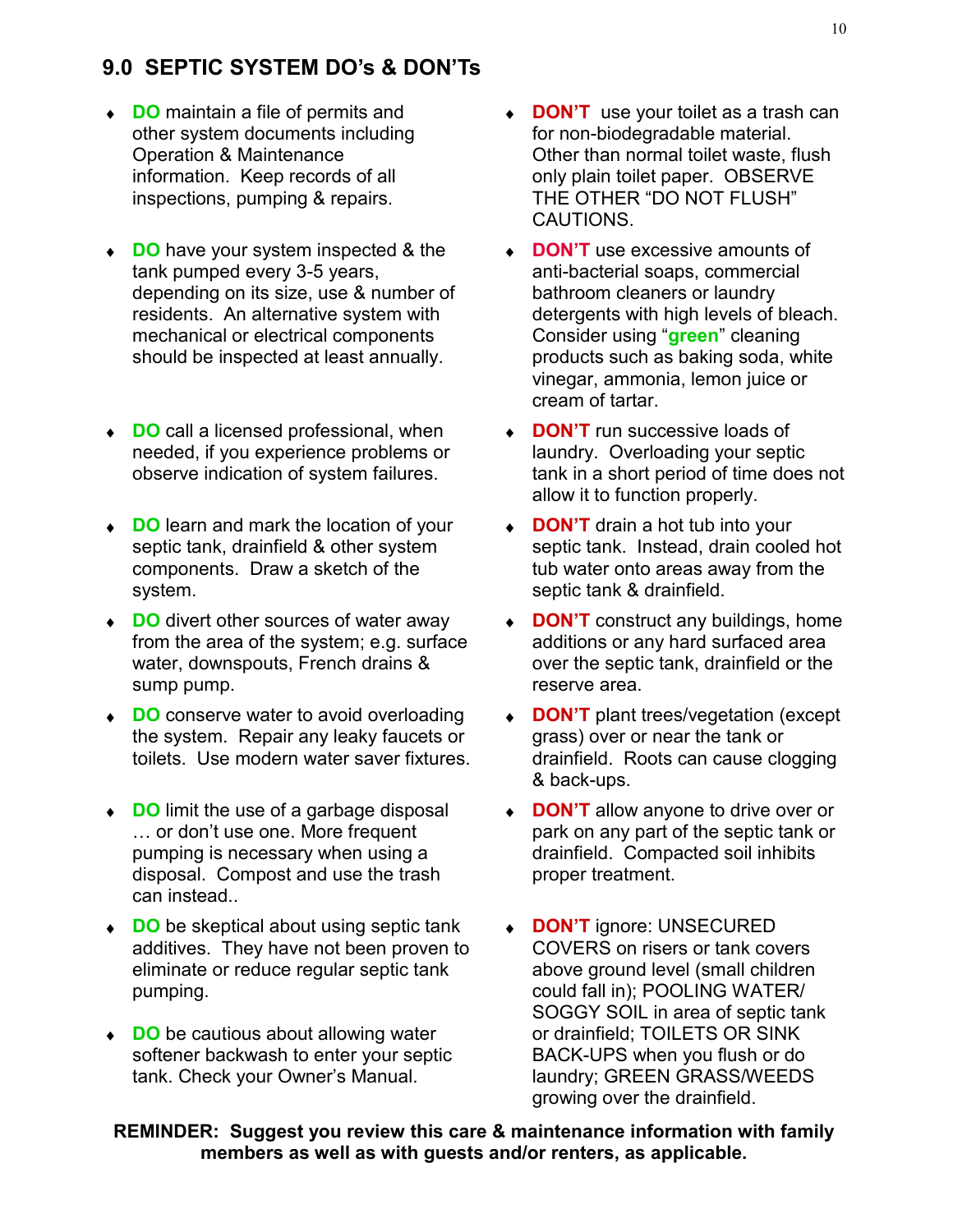## **10.0 POTENTIAL SYSTEM PROBLEMS/TROUBLE SHOOTING**

Prompt response to early warning signs can avoid further problems & needless expense.

#### **EARLY WARNING SIGNS OF A MALFUNCTIONING SYSTEM:**

- **Slow draining (or "gurgling") toilets or household drains**
- **Sewage backing up into house**
- **Sewage odors, inside or outside**
- **Sewage over or near the drainfield**
- **Lush, green growth over the drainfield**
- **Damp, soggy or wet soil over or near the drainfield**
- **Tests indicating bacteria in well water**

**NOTE:** These warning signs **are not always** an indication of a failed system. However, evidence of one or more of them should alert a homeowner to pursue the cause of the problem. System failure may also happen without early warnings.

**A COMMON EARLY WARNING SIGN . . .** your toilets or other fixtures suddenly begin to drain slowly. This could be the result of overloading the system with wastewater. Consider recent household events that may be affecting your system, such as:

- √ Extra guests/children visiting our home
- √ Running several loads of laundry in a short time
- √ An RV holding tank recently drained into the septic tank
- √ Using a garbage disposal
- √ Water leaks from toilets or other fixtures
- √ The effluent filter is overdue for servicing
- √ It has been more than 3-5 years since the system was serviced

**Occasional slow draining symptoms** caused by a minor plumbing blockage may be relieved by using a plunger or snake. Other suggestions are to monitor and/or change your water usage habits, operational practices and check for fixture leaks.

**Persistent slow draining symptoms** should trigger an immediate investigation! The diagnosis and correction of persistent problems typically requires a specialist.

A timely inspection by a qualified person will likely reveal conditions, such as:

- A clogged filter (if installed)
- Blockage between the tank and drainfield
- Faulty or deteriorated Tees/Baffles
- Obstructed inlet or outlet pipes in tank
- Blockage between the house and septic tank
- \* Tree roots
- Excessive accumulation of sludge and scum
- Cracked tank, allowing seepage of groundwater into the tank
- Plugged or improperly installed vent pipes

**WORST CASE REPORT:** Your drainfield is diagnosed as "failed" and you are told it will need to be replaced. It may be advisable to get a second opinion.

**WHAT TO DO?** Remember, doctors sometimes misdiagnose a patient. Similarly, the real cause of a malfunctioning septic system may be overlooked by an incomplete inspection. Consider calling for another inspection by a Certified Inspector (see Section 11.0), a licensed septic contractor/installer, or an engineer who is a septic system specialist. Your County Environmental Agency can explain any regulatory issues.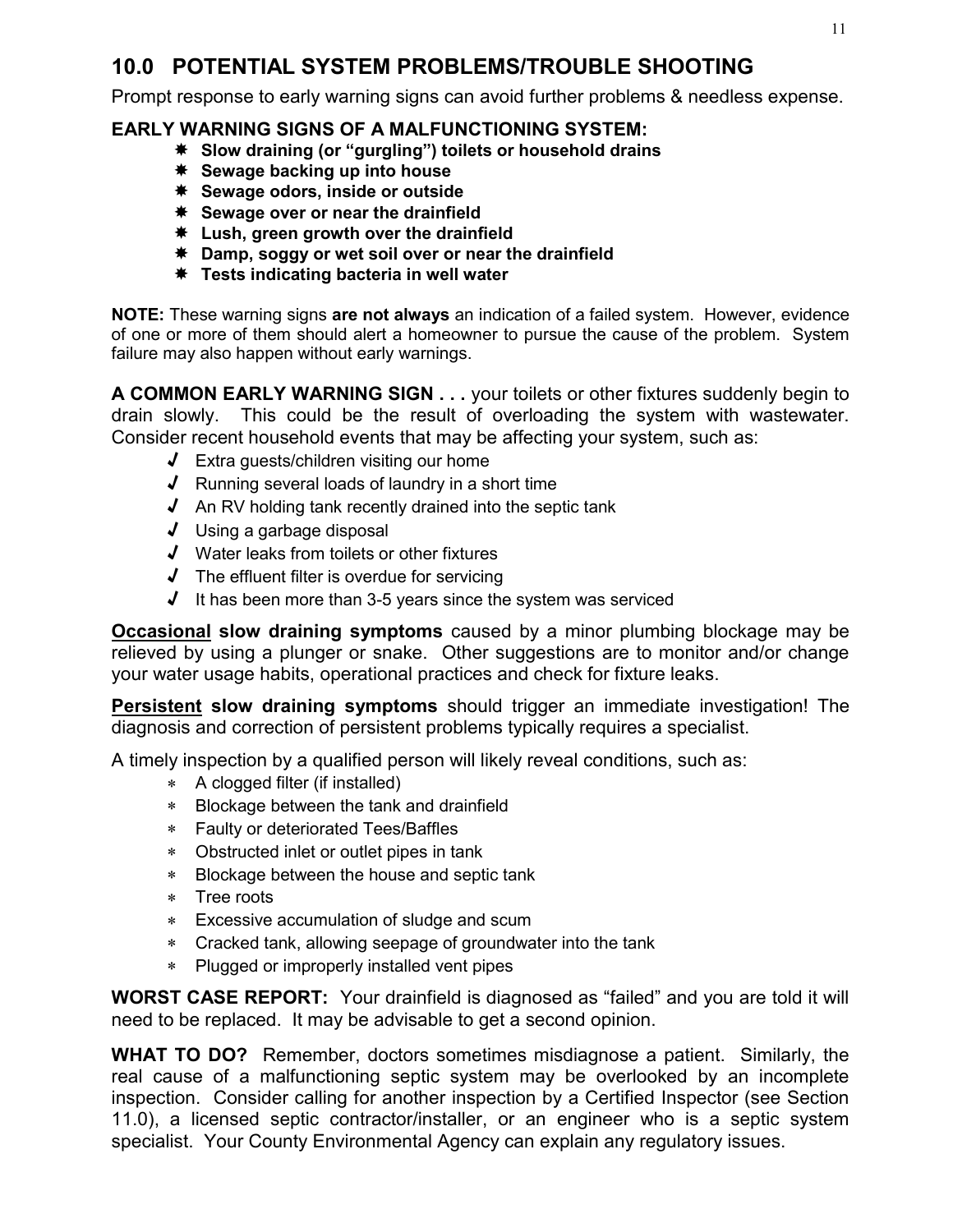## **11.0 WHO TO CALL FOR PUMPING, SERVICING & INSPECTIONS**

Suggestions: You may have a neighbor or friend who could recommend a service provider they've used -- or check the Yellow Pages under the category of "Septic". This category will often, but not always, show those who are listed as Certified Inspector or NAWT (National Association of Wastewater Transporters, Inc.)Inspector.

**WHAT IF I PLAN TO SELL MY PROPERTY?** Any person who sells (or otherwise transfers) a property served by an onsite wastewater treatment system is required, **by law**, to retain a qualified inspector to perform a pre-transfer inspection of the system. Qualified inspectors are persons with certain qualifications specified by Code and who have completed special training courses recognized by the Arizona Department of Environmental Quality (ADEQ). **NOTE: ADEQ considers such persons the only ones qualified to perform pre-transfer inspections.** A list of NAWT Certified Inspectors can be obtained at the **website** (in bold print) shown at the end of Section 12.0 under University of Arizona Cooperative Extension Service.

A competent real estate professional can be invaluable to represent the interests of a seller (or a buyer). They can help ensure contract terms and procedures are followed in a timely manner and that a qualified inspector performs the inspection.

**NOTE**: Not all Certified Inspectors are qualified to inspect all types of onsite systems.

## **12.0 GOVERNMENTAL AGENCIES AND WASTEWATER GROUPS**

Various governmental agencies regulate onsite wastewater systems. Public education is supported by those agencies, private industry, public groups and universities. These include:

**U.S. ENVIRONMENTAL PROTECTION AGENCY (USEPA) - The Federal agency** involved in a wide range of environmental issues including onsite wastewater treatment systems. Below is an excerpt from an EPA statement relating to onsite systems:

"Public health and environmental protection officials now acknowledge that onsite systems are not just temporary installations that will be replaced eventually by centralized sewage treatment services, but permanent approaches to treating wastewater for release and reuse in the environment."

#### www.epa.gov

**ARIZONA DEPARTMENT OF ENVIRONMENTAL QUALITY (ADEQ):** The state agency that governs the regulations for onsite systems. These regulations are part of Arizona's Administrative Code (A.A.C.) and are implemented by county agencies.

www.azdeq.gov

**LOCAL COUNTY DEVELOPMENT SERVICES OR ENVIRONMENTAL/HEALTH** 

**AGENCIES:** Local agency that administers the onsite wastewater program and other regulatory provisions delegated by ADEQ.

(Go to your local county website)

**ARIZONA ONSITE WASTEWATER RECYCLING ASSOCIATION (AzOWRA):**

A Non-Profit Organization. AzOWRA's primary mission is to provide education and training programs for all onsite industry stakeholders, including homeowners.

Visit the following websites: [www.azonsite.org](http://www.azonsite.org/) www/septiclocator.com

**UNIVERSITY OF ARIZONA COOPERATIVE EXTENSION SERVICE:** www.arizona.edu A valuable source of information about wells, water and wastewater related issues.

The Extension Service facilitates **inspector training courses** for onsite industry professionals to qualify as Inspectors and comply with ADEQ's pre-transfer inspection requirements.

**Names of NAWT Certified Inspectors, by zip code, can be found at:**

http://www.nawt.org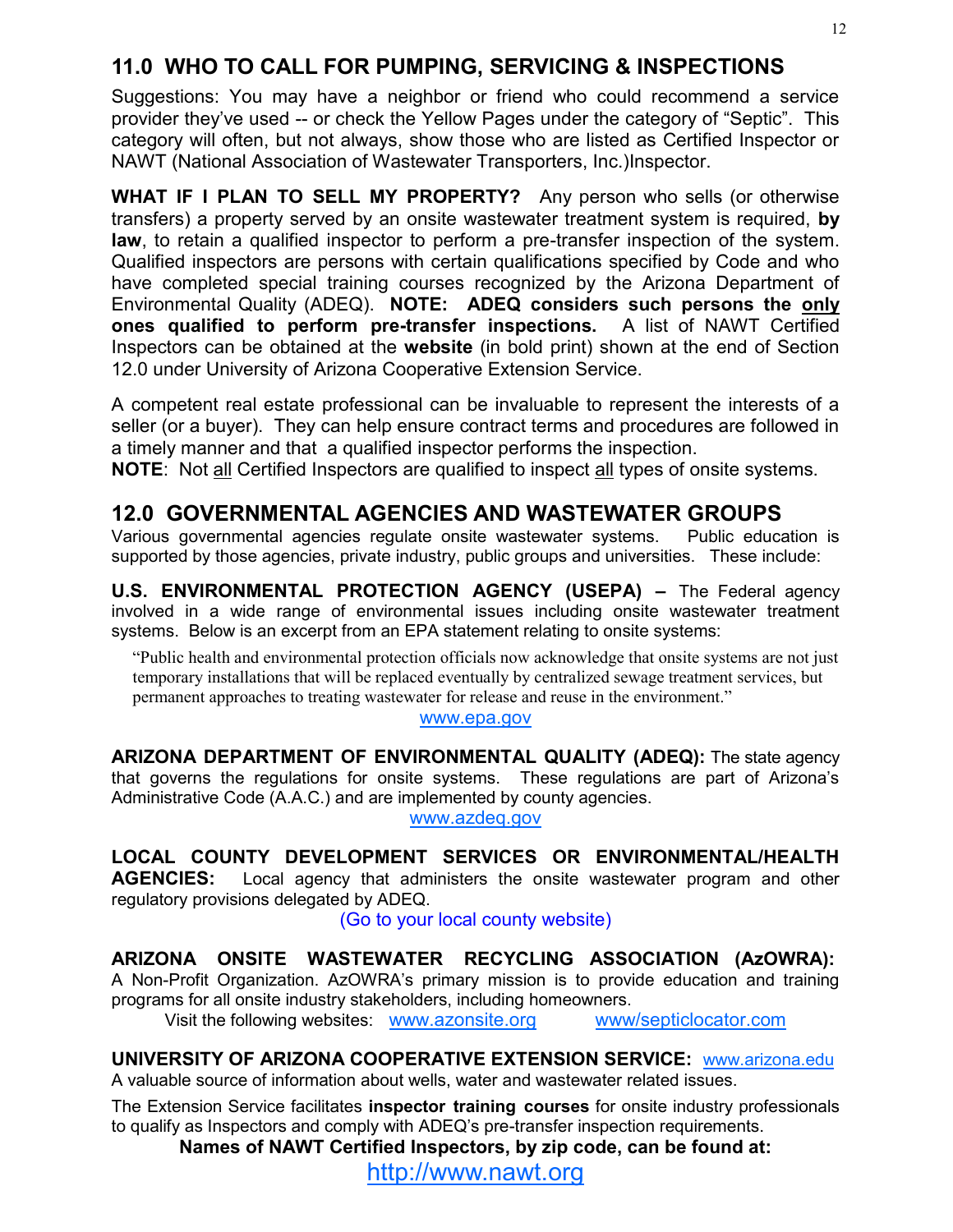## **Homeowner's Septic System Service And Maintenance Record**

Record keeping is an important part of the operation and maintenance of your onsite system. Complete, as much as possible, the information asked for below. Much of this information can assist persons you call on to inspect, pump or service your system.

| <b>Property Information:</b><br>Property Address:<br>Subdivision:                                | Lot / Block                                                     |                   |  |                                    |  |  |  |
|--------------------------------------------------------------------------------------------------|-----------------------------------------------------------------|-------------------|--|------------------------------------|--|--|--|
|                                                                                                  | Number of Bedrooms When Built:<br><b>Household Information:</b> |                   |  | Number of Bedrooms After Addition: |  |  |  |
|                                                                                                  | Number of Toilets When Built:                                   |                   |  | Number of Toilets After Addition:  |  |  |  |
| $\Box$ Hot Tub/Garden Tub/<br>$\Box$<br>Reverse Osmosis Water Filter<br>Multi-head Shower System |                                                                 |                   |  | $\Box$ Private Water Supply        |  |  |  |
| $\Box$ Garbage Disposal                                                                          | ப<br>Water softener                                             |                   |  | $\Box$ Public Water Supply         |  |  |  |
| $\Box$ Other                                                                                     |                                                                 |                   |  |                                    |  |  |  |
| <b>CATEGORY OF SYSTEM:</b>                                                                       |                                                                 | Date Installed:   |  |                                    |  |  |  |
| $\Box$ Conventional Onsite System                                                                |                                                                 | Permit#           |  |                                    |  |  |  |
| $\Box$ Alternative System                                                                        |                                                                 | Type or Brand     |  |                                    |  |  |  |
| $\Box$ Other Mechanical / Electrical Components                                                  |                                                                 |                   |  |                                    |  |  |  |
| <b>SEPTIC TANK</b>                                                                               | Number of Tanks:                                                | $\Box$ Concrete   |  | Manufacturer                       |  |  |  |
| Rectangular<br>ப                                                                                 | $\Box$ One Compartment                                          | $\Box$ Fiberglass |  |                                    |  |  |  |
| Round/Oval<br>0                                                                                  | $\Box$ Multi-Compartment                                        | $\Box$ Plastic    |  | Capacity (Gallons) _______         |  |  |  |
| Capacity (Gallons) ________<br><b>PUMP TANK</b>                                                  |                                                                 | Pump Horsepower   |  | Manufacturer                       |  |  |  |
| <b>Location of Power Switch</b>                                                                  |                                                                 |                   |  |                                    |  |  |  |
| <b>System Features:</b>                                                                          |                                                                 |                   |  |                                    |  |  |  |
| $\Box$ Septic Tank Effluent Filter                                                               | $\Box$ Siphon / Pump                                            |                   |  |                                    |  |  |  |
| П                                                                                                | Distribution Box / Flow Divider                                 |                   |  | $\Box$ High Water Alarm            |  |  |  |
| $\Box$ Diversion Valve                                                                           | $\Box$ Other                                                    |                   |  |                                    |  |  |  |
| <b>DRAINFIELD OR DISPOSAL METHOD</b>                                                             | Length of Field (sq. foot / Linear foot)                        |                   |  |                                    |  |  |  |
| $\Box$ Pipe & Gravel (Conventional)                                                              | Number of Trenches:                                             |                   |  |                                    |  |  |  |
| Chambers<br>ப                                                                                    | Bed - Bed Dimensions:                                           |                   |  |                                    |  |  |  |
| $\Box$ Drip Irrigation                                                                           | $\Box$ Other                                                    |                   |  |                                    |  |  |  |

#### **IMPORTANT CONTACTS FOR ASSISTANCE**

| Install Contractor          | Phone: |
|-----------------------------|--------|
| Septic Tank Pumper          | Phone: |
| Maintenance Contractor      | Phone: |
| County Environmental Agency | Phone: |

#### SERVICE AND MAINTENANCE RECORD ON FOLLOWING PAGE